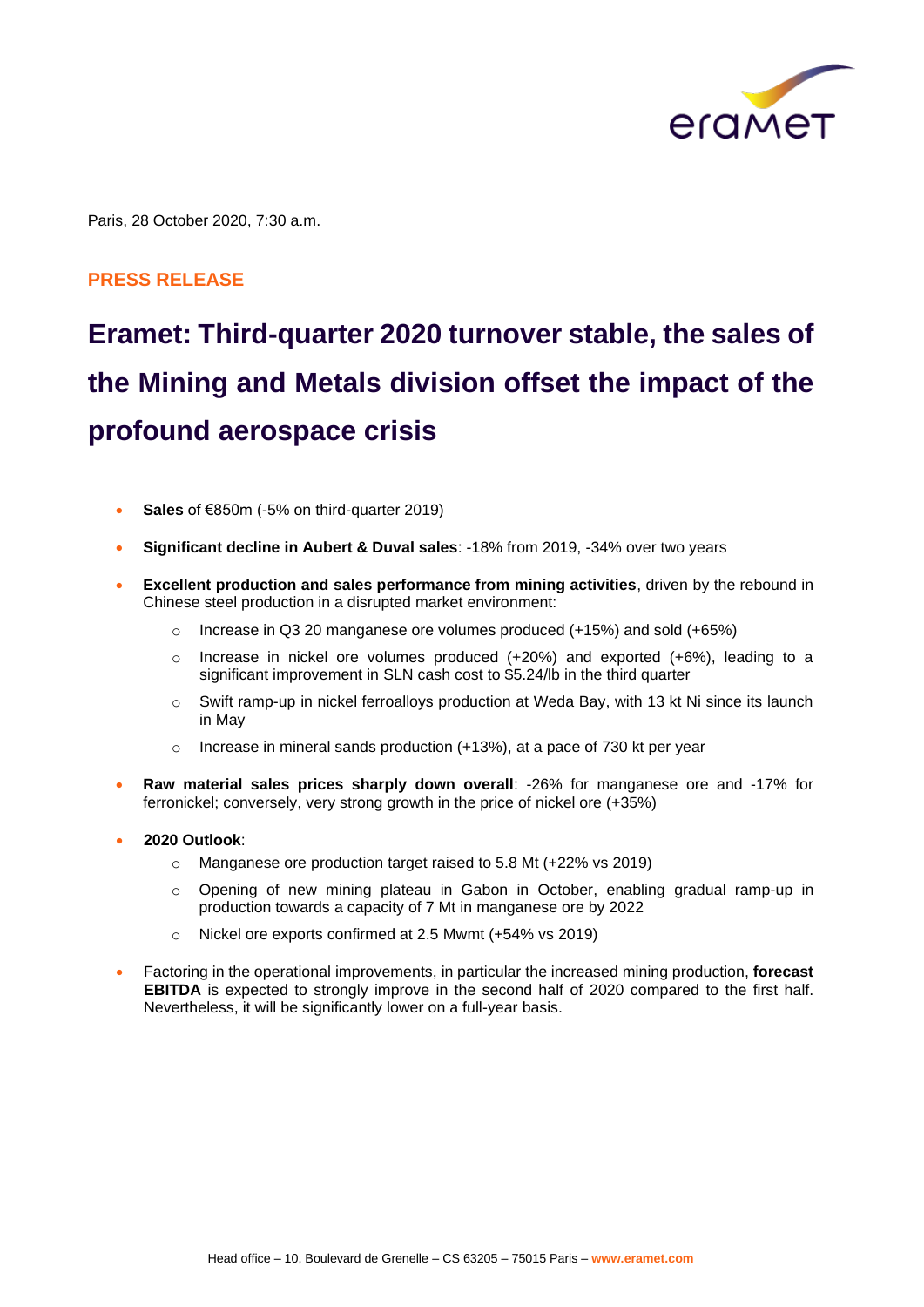

**Christel Bories,** *Eramet Group Chairman and CEO:*

We achieved a remarkable third-quarter performance in terms of mining production in a still very volatile economic environment.

Our mining activities pursue their successful growth momentum, specifically in Gabon, which reported a manganese ore production at a pace of more than 6 Mt per year. In New Caledonia, growth in nickel ore exports took on a new dimension, up by nearly 60%. However, SLN remains fragile and the success of its rescue plan is now more crucial than ever; we are counting on the commitment of all stakeholders.

The High-Performance Alloys division was adversely affected by the collapse of air transport and its impact across the aerospace supply chain. Drastic cost adjustment measures have been taken. Moreover, with respect to its strategic review, the Group is seeking for the best solutions for Aubert & Duval's activity, a strategic company for the sector; all options being considered.

All the Group's teams manage business as closely as possible to their markets and customers and remain fully focused on preserving cash.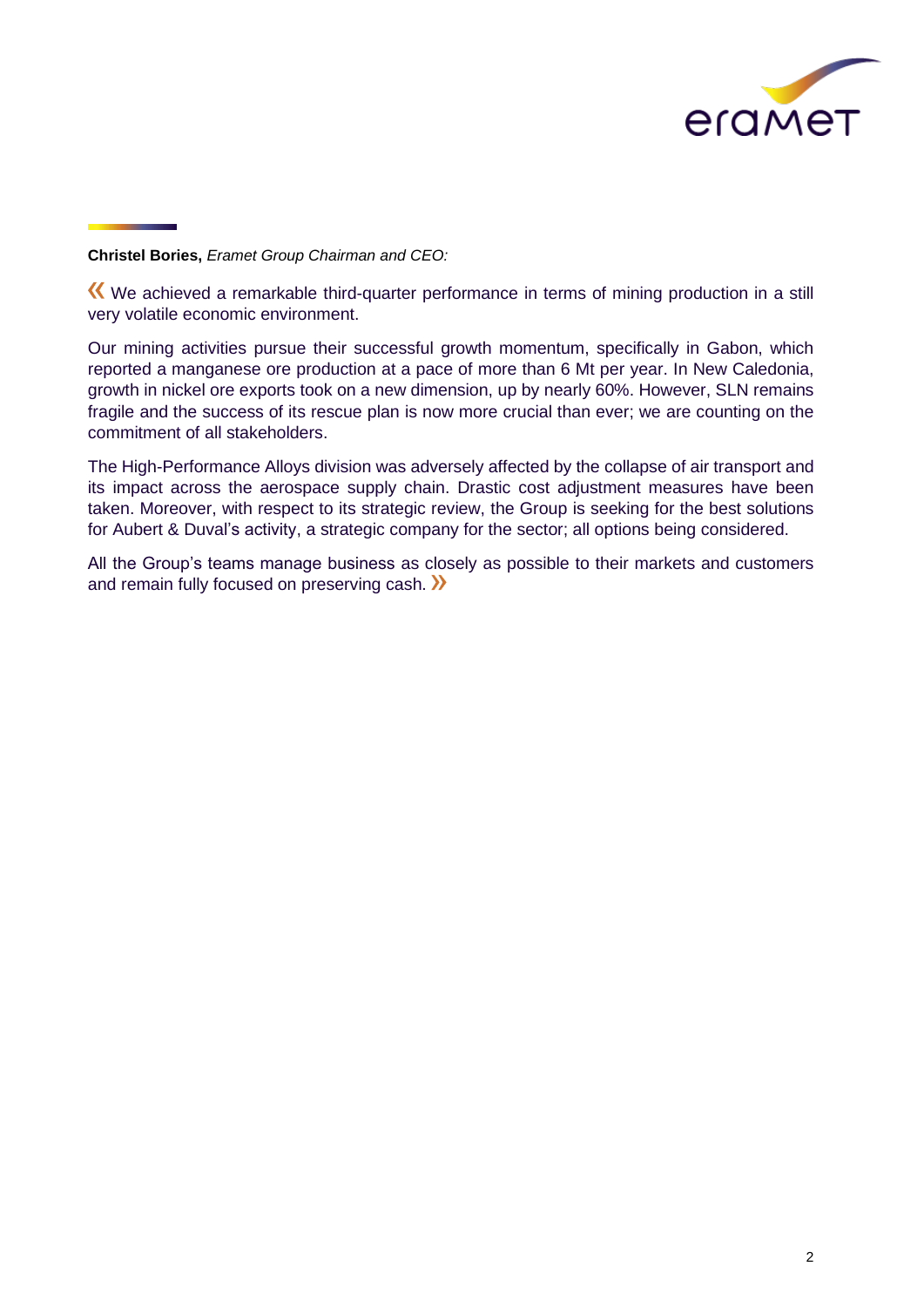

## ⧫ **Safety and preventive measures to face the pandemic**

The Group remains fully committed to ensuring safety in the workplace. At end-September 2020, the total recordable injury rate  $(TRIR<sup>1</sup>)$  was 4.1 year to date, steadily down -24% from 2019.

Regular reviews are conducted regarding the health protocol, implemented on all of the Group's sites, in an effort to anticipate pandemic developments and to comply with the recommendations of local authorities. Under these circumstances, all our activities operated without any disruptions in Q3 2020.

| (Millions of euros) $1$                             | Q <sub>3</sub><br>2020 | Q <sub>3</sub><br>2019 | $Change2$<br>(%) | 9m<br>2020 | 9m<br>2019 | $Change2$<br>(%) |
|-----------------------------------------------------|------------------------|------------------------|------------------|------------|------------|------------------|
| <b>MINING &amp; METALS DIVISION</b>                 |                        |                        |                  |            |            |                  |
| <b>Manganese BU</b>                                 | 420                    | 427                    | $-2%$            | 1,259      | 1,331      | $-5%$            |
| <b>Nickel BU</b>                                    | 216                    | 216                    | -                | 582        | 562        | $+4%$            |
| <b>Mineral Sands BU</b>                             | 63                     | 62                     | $+2%$            | 202        | 201        | $+0\%$           |
| <b>Division total</b>                               | 699                    | 705                    | $-1%$            | 2,043      | 2,094      | $-2%$            |
| <b>HIGH-PERFORMANCE ALLOYS DIVISION</b>             |                        |                        |                  |            |            |                  |
| <b>A&amp;D and Erasteel</b>                         | 154                    | 192                    | $-20\%$          | 499        | 615        | $-19%$           |
| <b>HOLDING COMPANY &amp;</b><br><b>ELIMINATIONS</b> | (3)                    | (2)                    | n/a              | (5)        | (6)        | n/a              |
| <b>ERAMET GROUP</b>                                 | 850                    | 895                    | $-5%$            | 2,537      | 2,703      | $-6%$            |

### ⧫ **Eramet group's sales by activity**

<sup>1</sup> Data rounded up to nearest million.

<sup>2</sup>Data rounded up to higher or lower %.

*N.B.: all changes in third-quarter 2020 ("Q3 2020") performance are calculated in relation to thirdquarter 2019 ("Q3 2019"), unless otherwise indicated. Similarly, year-to-date changes relating to the first nine months of the year ("9m 2020") are calculated in relation to the previous year ("9m 2019").*

The Group's Q3 2020 sales totalled €850m, down -5%. Currency effects came to -3%, owing to the weakening of the US dollar against the euro. At constant scope and exchange rates<sup>2</sup>, sales were down by -2%, mainly due to the impact of the aerospace crisis on activity at Aubert & Duval.

At 30 September 2020, the Group's cash position remains high.

A dividend of €8m was paid out in October to Comilog's minority shareholders for the 2019 financial year.

 $1$  TRIR (total recordable injury rate) = number of lost time and recordable injury accidents for 1 million hours worked (employees and subcontractors)

<sup>2</sup> See Financial glossary in Appendix 4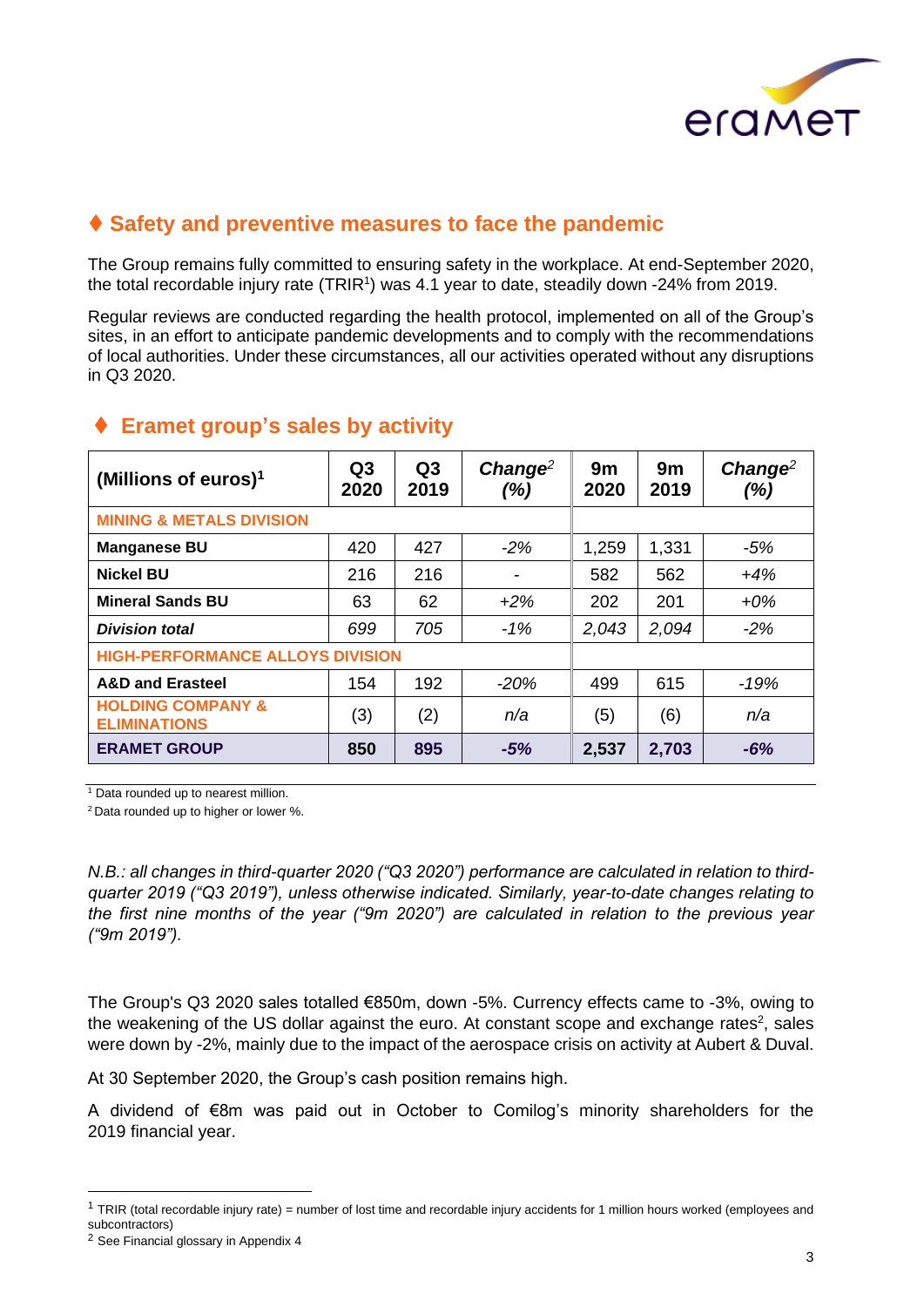

### **Mining & Metals Division**

#### **Manganese BU**

**Ore production in Gabon achieved a pace of more than 6Mt per year in Q3 2020, with ore volume sales up nearly +65%. Alloys volumes produced and sold were down, reflecting the downturn in the steel sector. Despite a decline versus both Q3 2019 and H1 2020, ore prices levelled off at \$4.2/dmtu on average over the quarter.**

Manganese BU sales, which accounted for slightly over 49% of the Group's total consolidated sales, came to €420m, down very slightly (-1.6%) versus Q3 2020. Growth in ore sale volumes offset price declines and the contraction in alloys sales.

#### *Market trends & prices*

In Q3 2020, global production of carbon steel, the main end-market for manganese, was up +0.9%<sup>3</sup> ending at 475Mt. Production in China, which represents c.57% of global production, grew significantly (+9.6%<sup>3</sup>), mainly driven by the construction of infrastructure to kick-start the economy. Record-breaking highs were set in Q3. As for the rest of the world, production slowed considerably  $(-9.6\%)$ , owing to the decline in demand in Europe  $(-20.8\%)$  and North America  $(-22.5\%)$ , which were hard hit by the health crisis.

During the first nine months of the year, carbon steel production reached 1.36 bn tonnes, down  $-3.8\%$ <sup>3</sup> on the same period in 2019.

Despite the contraction in demand, global manganese ore production increased by +8.3% in Q3, boosted by solid Q2 price levels and the increased contribution from South Africa, following mine closures in Q2. The supply/demand balance thus remained in surplus with Chinese port ore inventories totalling 6.6Mt<sup>4</sup> at end-September 2020 (equivalent to approximately 11.5 weeks' consumption versus 9 weeks' consumption at end-June 2020).

The average CIF China 44% manganese ore price stood at approximately \$4.2/dmtu<sup>5</sup> in Q3 2020, down c.-26%<sup>6</sup>,<sup>7</sup> from Q3 2019 (\$5.7/dmtu<sup>6</sup>).

In Q3 2020, manganese alloy prices in Europe recorded a marked decline, particularly for refined alloys (medium-carbon ferromanganese at approximately €1,306/t<sup>6</sup>, representing -12% from Q3 2019) but also for standard alloys (silicomanganese at approximately €863/t<sup>6</sup>, i.e. -10%).

#### *Activities*

In Gabon, Comilog's manganese ore production was up +15% to 1.5Mt in Q3 2020 (4.3Mt year to date at end-September). Transported ore volumes also increased (+24%), in line with the record level delivered in Q2 2020. The mine's and logistics' good performance reflects operational improvement achieved. The latter, together with lower internal sales (to the Group's manganese alloys plants), led to an increase in external ore sales volumes of nearly 65%, ending at 1.5Mt in Q3 20 (3.9Mt year to date at end-September).

Quarterly production at manganese alloys plants continued to adapt to demand in a market affected by the sharp slowdown in steel production in Europe and the United States. This drove

<sup>&</sup>lt;sup>3</sup> Eramet forecasts based on World Steel Association (WSA) production data

Source: CNFEOL (China FerroAlloy Online)

<sup>5</sup> Quarterly average market prices, Eramet calculations and analysis

<sup>6</sup> Manganese ore: CRU CIF China 44% spot price; Manganese alloys: CRU Western Europe spot price

<sup>7</sup> Adjusted for unfavourable currency effects (appreciation of the euro versus the US dollar), the decline in price in euros was -29% on a comparable quarterly basis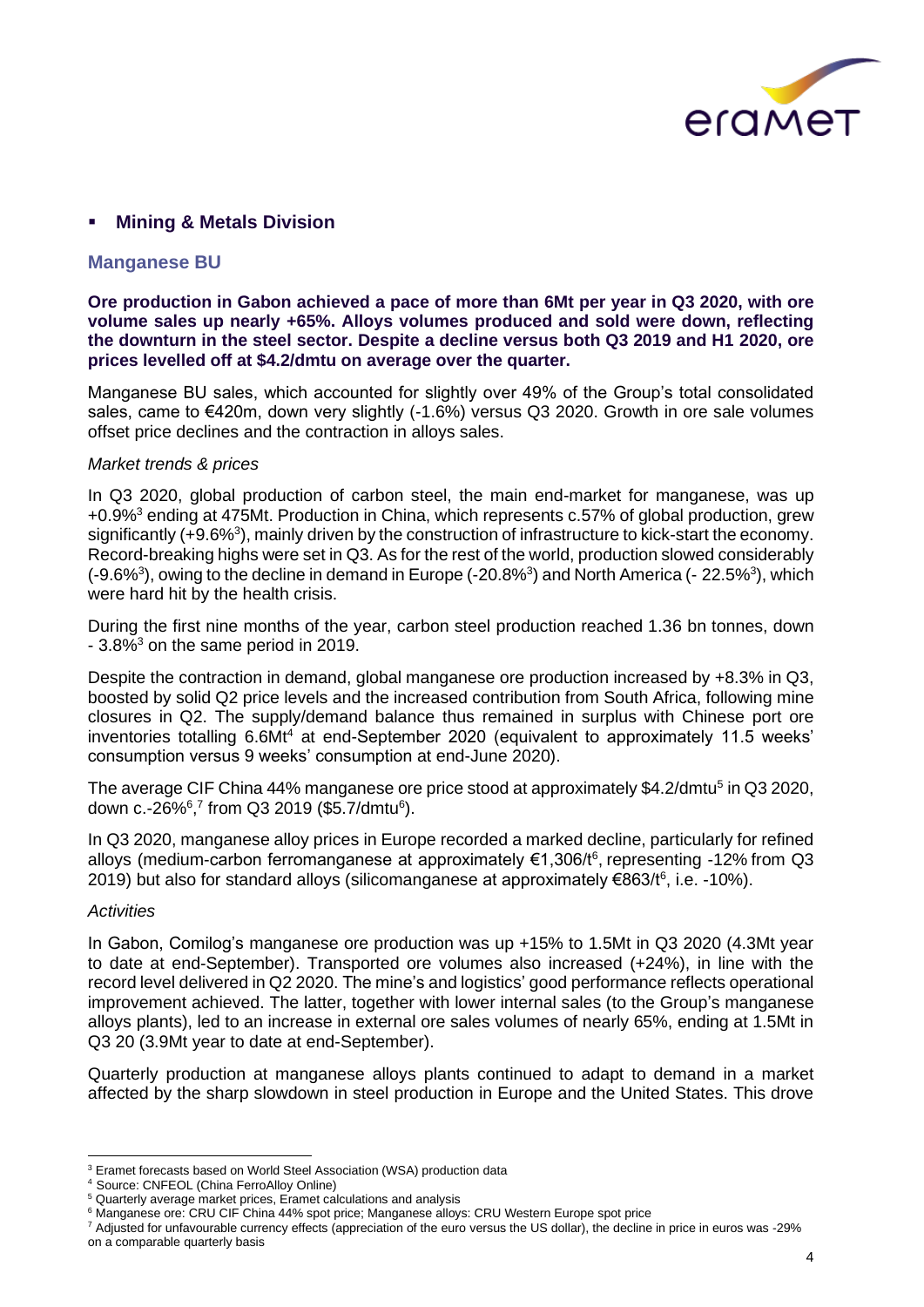

a -16% drop in production in Q3 2020 (511kt year to date at end-September). However, sales volumes decreased more moderately to 162kt (-8%) over the same period.

Electrolysis activity used to produce metal manganese in Gabon was definitively stopped in Q3. The silico-manganese production activity is maintained.

#### *Outlook*

Taking account of the good end-September performance, and thanks to the roll-out of the optimised, modular manganese ore growth programme, the 2020 target is again raised to 5.8Mt of volumes produced (i.e. more than +20% versus 2019).

The opening of the new Okouma plateau in October, and its start of production according to a modular and flexible approach should enable a gradual ramp up with a targeted capacity of 7 Mt in manganese ore by 2022.

Capital expenditure is estimated at approximately €85m in 2020 to support this highly profitable growth with a quick payback.

With respect to carbon steel production, a continued strong activity in China, and a beginning of restart in the rest of the world is expected in Q4 2020, albeit with disparities in growth between geographies.

### **Nickel BU**

#### **The Nickel BU markets were strongly affected by the sharp slowdown in the stainless steel industry over the first nine months of the year, coupled with declining LME nickel prices. Nonetheless, nickel ore export growth, both driven by volumes and a substantial price increase, enabled the BU to post stable turnover in Q3 2020.**

SLN Q3 2020 sales were up slightly (+1%) to €194m. Sandouville's plant sales remained affected by the loss of value-added markets in light of the pandemic, and decreased by -5%, at €22m.

#### *Market trends & prices*

The stainless steel industry (2/3 of world nickel demand) experiences a historic shock in 2020 with global production down by -7.6% $8$  to 35.9Mt over the first nine months of the year, despite a marginal drop in Q3 2020 (-1.6%<sup>8</sup>) thanks to China. Chinese production, accounting for nearly 65% of global output, recorded a substantial growth in Q3 2020 (+6.9%<sup>8</sup>), influenced by government stimuli to support infrastructure, transportation and construction. Conversely, the rest of the world saw a very sharp decline over the period  $(-14.2\%)$ . Indonesia posted growth of 19.0%<sup>3</sup>in Q3 2020, following the unprecedented decline in H1 volumes.

Demand for primary nickel thus showed signs of recovery in Q3 2020, with an increase of +1.2%<sup>8</sup>.

Global primary nickel production stood stable at  $0.6$  Mt<sup>8</sup> in Q3 2020, bolstered by continued growth in nickel ferroalloys production in Indonesia  $(+52.9\%)$ , offsetting the decline in traditional production.

On the basis of a nickel supply/demand balance with a strong surplus in H1 2020, breakeven was almost achieved in Q3. Nickel stocks at the  $LME<sup>9</sup>$  and  $SHFE<sup>9</sup>$  slightly increased compared with

<sup>8</sup> International Stainless Steel forum (ISSF) and Eramet estimations

<sup>&</sup>lt;sup>9</sup> LME: London Metal Exchange; SHFE: Shanghai Futures Exchange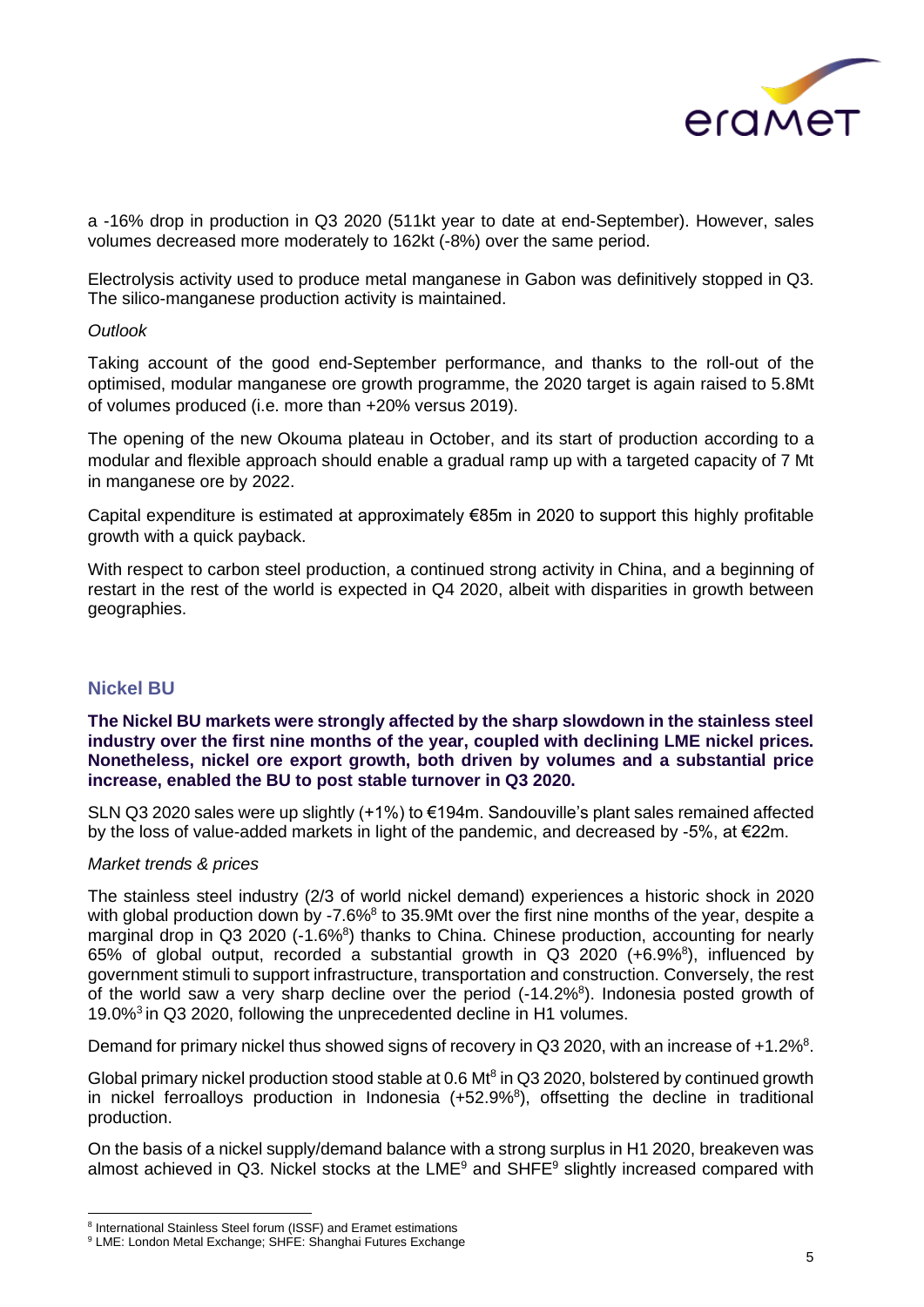

end-June (+1.2%), standing at 266 kt at end-September 2020. They now equal 8 weeks'  $consumption<sup>10</sup>$ , which is still a low level.

In Q3 2020, the average LME price was \$6.45/lb (\$14,213/t), down on Q3 2019 (-9%<sup>11</sup>), but up sharply from H1 2020 (+14%). Ferronickel prices decreased by -16.5% in Q3 2020. They did, however, show improvement (+22%) on H1 2020. Given the upturn in demand for stainless steel, quarterly ferronickel sales prices were at a lower discount versus the LME than in H1.

Conversely, the average for nickel ore prices  $(1.8\%$  CIF China) came out at \$81.1/wmt<sup>12</sup>, up significantly  $(+35%)$  versus an average of \$60.2/wmt<sup>12</sup> in Q3 2019. This is attributable to the effective ban on nickel ore exports from Indonesia since January 2020, which constrains supply to China. Nickel ore stocks in Chinese ports<sup>13</sup>, slightly up from end-June, totalled 8.8 Mwmt at end-September 2020, corresponding to approximately 8 weeks' consumption.

#### *Activities*

In New Caledonia, SLN's Q3 2020 mining production rose +20% to 1.6Mwmt<sup>14</sup> (3.8Mwmt year to date at end-September, up +15%).

Q3 2020 low-grade nickel ore exports ended at 0.6 Mwmt, up +6% on Q3 2019. Based on September's figure, annual exports grow at a pace of more than 3.5Mwmt per year. Nine-month total volumes of exported ore were 1.7Mwmt year to date (+61% from the same period in 2019).

Q3 2020 ferronickel production jumped +15% to 13kt (+5% to 37kt year to date over a nine-month period). Q3 2020 sales volumes also rose +10% to 13kt (+9% to 39kt year to date at end-September).

The increase in nickel ore exports and the positive impact of external factors resulted in a significantly improved cash cost. The latter averaged \$5.24/lb in Q3 2020, down from \$5.65/lb in H1 2020 and \$5.76/lb in Q3 2019. Cash cost should continue to improve in Q4, mainly thanks to the considerable increase in ore prices. To date, ore prices recorded an additional upswing of more than  $+20\%$  from the Q3 average<sup>15</sup>.

Achieving all the objectives of the rescue plan remains a necessary condition for the sustainability of SLN, in particular obtaining the authorisation from the government of New-Caledonia to export an additional 2Mwmt of low-grade ore (increasing from 4Mwmt to 6Mwmt of annual exports).

**In Normandy**, after being particularly affected by the health crisis in H1, the Sandouville plant saw its production and sales fell again in Q3 2020 compared with Q3 2019, notably due to the technical stop of production in July, in a still-deteriorated market environment.

In Indonesia, the fast ramp-up of the mining operations and of the low-grade nickel ferroalloys production is a success. Since its opening in October 2019, the mine has produced close to 2.3Mwmt of ore. Chinese customers purchased an initial load from Eramet offtake agreement, which was shipped in September. The plant is now operating at optimised capacity (35 kt Ni per year). Year to date production volumes amounted to 13 kt Ni at end-September, with a highly competitive production cash cost.

<sup>10</sup> Including producers' stocks

<sup>11</sup> Restated for the favourable currency effect, the price increase in euros was 13% on a comparable quarterly basis

<sup>12</sup> CIF China price 1.8% "Other mining countries" in Q3 2020 (CNFEOL) and "Philippines" in 2019 and H1 2020 (SMM)

<sup>13</sup> Stocks excluding Inland China (Mysteel 12 ports)

<sup>&</sup>lt;sup>14</sup> Mwmt: millions of wet metric tonnes; kwmt: thousands of wet metric tonnes

<sup>15</sup> 1.8% CIF China prices "Other mining countries" (CNFEOL)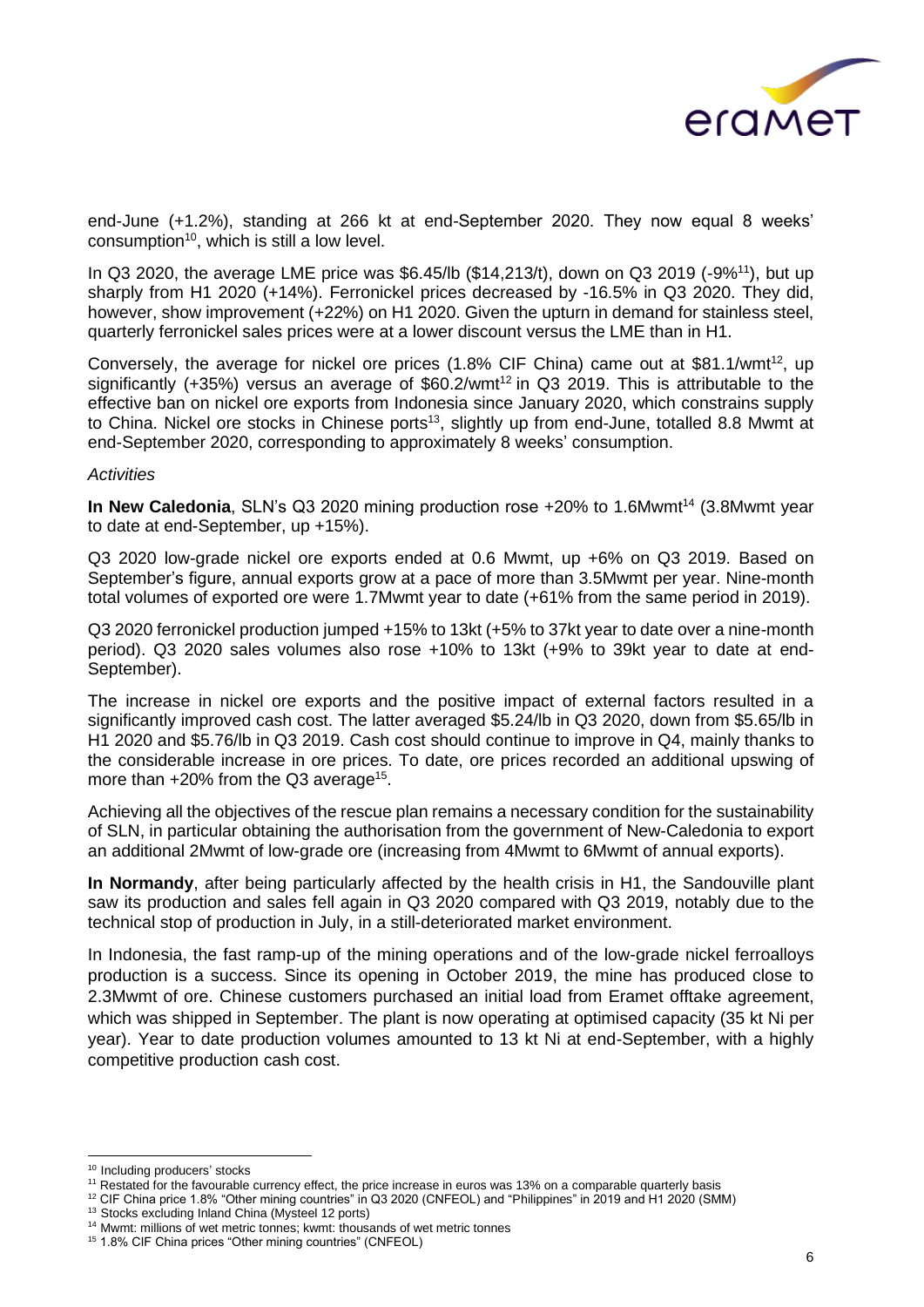

#### *Outlook*

SLN's nickel ore export volume target is confirmed at 2.5Mwmt. Similarly, ferronickel production at the Doniambo plant should reach nearly 50kt in 2020.

2020 production at the Weda Bay Nickel mine and plant is expected to deliver respectively more than 2.5Mwmt and 20kt of low-grade nickel ferroalloys (Ni content).

Stainless steel production (and thus demand for nickel in stainless steel) should remain sustained in the coming months, thanks to the various recovery plans for the global economy, especially in China.

### **Mineral Sands BU**

#### **The Mineral Sands BU reported Q3 2020 sales up +1.6% to €63m, faced with an unfavourable market environment.**

In a deteriorated price environment, Grande Côte (GCO) sales in Senegal fell -21% to €27m, while those of the TTI plant in Norway increased by +32% to €37m on the low level recorded in Q3 2019.

#### *Market trends & prices*

Ceramics, the main end-product for zircon<sup>16</sup>, were hard hit by the pandemic. Moreover, industrial demand for zircon was still low in all sectors and geographies. Global demand for zircon was down in Q3 2020 but showed a slight rebound on Q2 2020.

Despite a decrease in production from main producers, the zircon supply/demand balance should thus be in surplus in 2020. The subsequent average zircon price increased to  $$1,320/t^{17}$  in Q3 2020. It was down by -3% on H1 2020 and -17%<sup>18</sup> from Q3 2019.

Global demand for TiO<sub>2</sub> pigments, the main end-market for titanium-based products<sup>19,20</sup>, also saw a sharp slowdown in H1 2020, notably impacted by the pandemic (construction industry shut down for several weeks, automotive sector declining). Demand improved in Q3 2020. At the same time, the titanium-based products supply should also decrease in 2020, allowing the supply/demand balance for titanium-based products to show a very slight surplus in 2020.

The average price of high value-added  $CP^{21}$  titanium dioxide slag fell by -3% to \$770/t<sup>22</sup> in Q3 2020 versus H1 2020. At the same time, it drove a +1%<sup>18</sup>increase compared to Q3 2019. Improving demand for TiO<sub>2</sub> pigments observed in Q3 2020, mainly in China, has indeed driven demand for sulphate-grade titanium dioxide slag.

#### *Activities*

In Senegal, mineral sands production<sup>23</sup> grew +13% to 183kt in Q3 2020 (+3% to 554kt year to date at end-September), reflecting the good operational performance. Q3 2020 zircon sales volumes dropped -5% to 13 kt, owing to logistics shipping delays recorded in Q4.

<sup>16</sup> c.50% of Zircon's end-products.

<sup>17</sup> Source Zircon premium: FerroAlloyNet.com, Eramet analysis

<sup>&</sup>lt;sup>18</sup> Given the favourable currency effect, price increases in zircon and CP grade titanium dioxide slag were down -21% and -4% respectively on a comparable quarterly basis

<sup>&</sup>lt;sup>19</sup> Titanium dioxide slag, ilmenite, leucoxene and rutile

<sup>20</sup> c.90% of titanium-based end-products

<sup>&</sup>lt;sup>21</sup> For the manufacture of chloride pigments ("CP slag")

<sup>22</sup> Source: Market consulting, Eramet analysis

<sup>&</sup>lt;sup>23</sup> Zircon and titanium ore (ilmenite, leucoxene and rutile)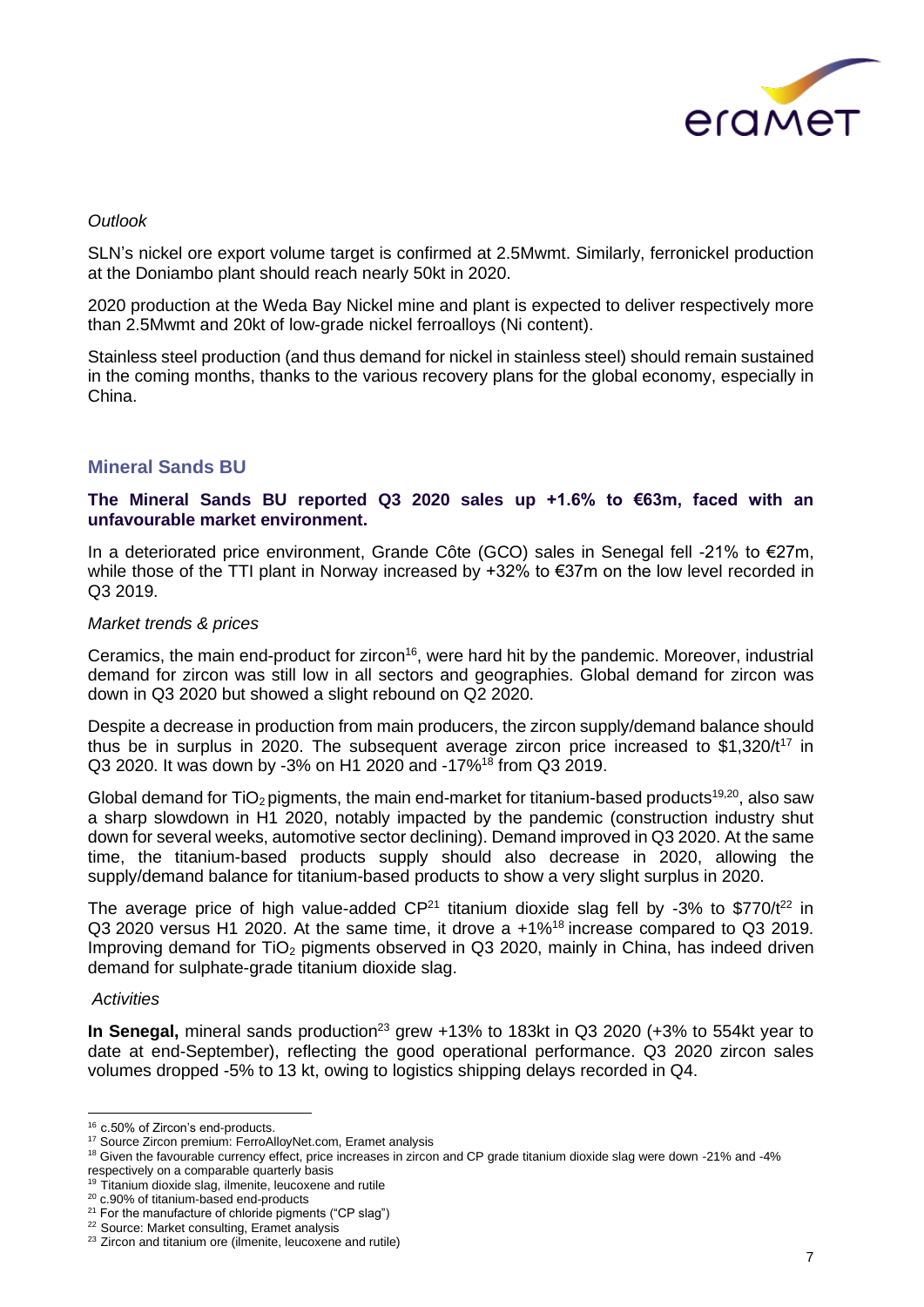

**In Norway**, quarterly titanium slag production ran at a normal level, up +40% to 52kt, factoring in the low Q3 2019 comparative basis. Sales volumes also increased by 49% to 51kt.

#### *Outlook*

The annual 2020 target for mineral sands production amounts to 730kt, in line with 2019.

The agreement for the sale of TiZir's Norwegian plant to Tronox remains subject to the satisfaction of regulatory approvals. This process is currently underway.

Mineral sands markets are closely correlated to global GDP, as the use of pigments and ceramics is linked to the dynamics of urbanisation and modernisation of economies. In the coming months, the various stimulus packages should sustain demand for mineral sands.

#### ▪ **High-Performance Alloys division**

**The collapse of the aerospace sector and the steep downturn in the automotive sector continued to weigh heavily on the High-Performance Alloys division in Q3 2020. The division's sales were down -20% to €154m (-36% over two years).**

Aubert & Duval's ("A&D")<sup>24</sup> sales declined by -18% to €122m over the period, while Erasteel's sales were down -26% to €32m.

#### *Market trends & prices*

The aerospace sector, which represents approximately 70% of A&D's sales, is very hard hit by the Covid-19 crisis, with an extremely marked slowdown in air transport. The impacts on the aerospace supply chain are of an unprecedented scale. Boeing has reported that the market will require a ten-year recovery period following the pandemic.

Commercial aircraft deliveries have reached an all-time low this year, and the outlook from industry analysts points to a possible further deterioration in the coming months. In particular, at end-September, Airbus announced that it had delivered 341 aircraft since the beginning of the year. This accounts for a near -40% reduction compared with the same period in 2019 (571 aircraft deliveries).

The defence, energy and nuclear markets are stable, particularly thanks to public investment programs.

The automotive industry, which accounts for nearly half of Erasteel's sales, remained very depressed over the quarter, with the exception of a marked rebound in China.

#### *Activities*

In this context, A&D's aerospace turnover amounted to €81m. Sales fell by -31% in Q3 2020 and -21% year to date over the first nine months of the year, compared with an already low level in the previous year, representing -37% over two years.

Excluding the aerospace sector, sales significantly increased (+31%), notably those of disks for land-based turbines.

<sup>24</sup> Aubert & Duval, EHA and others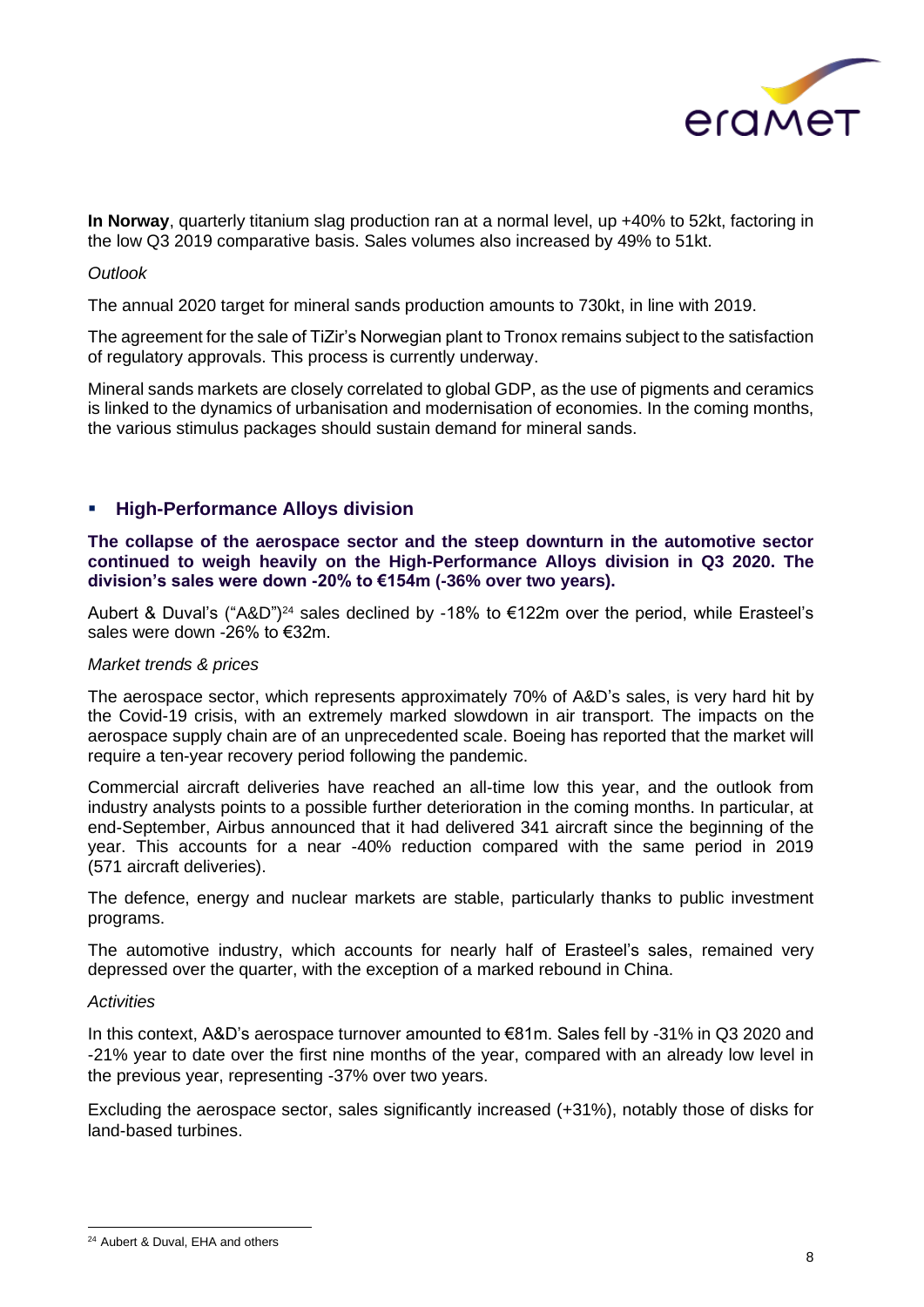

Over the quarter, A&D adjusted the level of production site by site thanks to labour measures in force. Thus, the objective is to aim for a level of activity adjusted to the order book for each product line, workshop by workshop.

The French government approved a request for a long-term part-time work agreement ("APLD"), effective 1 October. It should allow to significantly reduce working hours over the next six months.

Erasteel's production and sales were also penalised by the continuing depressed market environment. Production set-up was also thoroughly adjusted to meet customers' needs.

#### *Outlook*

Based on low 2019 comparatives, the drop in A&D's 2020 sales could amount to approximately - 15%. Over two years, this decline should reach almost -34% in total.

Aircraft manufacturers continue to adjust their production rate to demand. The impacts could be deeper and more extended for the wide-body aircraft.

A return to 2019 activity levels in the aerospace sector is forecasted for 2025.

The rebound could take place as early as next year for the automotive sector.

Against this new backdrop, the Group is continuing the strategic review of A&D. All options are being considered, including a divestment. The top priority is to find the best solutions for the subsidiary's activity, a strategic company for the aerospace sector.

### ⧫ **Outlook**

In the second half of the year, the level of manganese ore and nickel ore production, together with related operational improvements, should further improve the Group's intrinsic performance.

Forecast EBITDA is expected to strongly improve in the second half of 2020 compared to the first half. Nevertheless, it will be significantly lower on a full-year basis.

As a result of the global crisis, the market and price environment are still however particularly uncertain and volatile.

**Calendar** 

16/02/2021: Publication of 2020 annual results

26/04/2021: Publication of 2021 first-quarter sales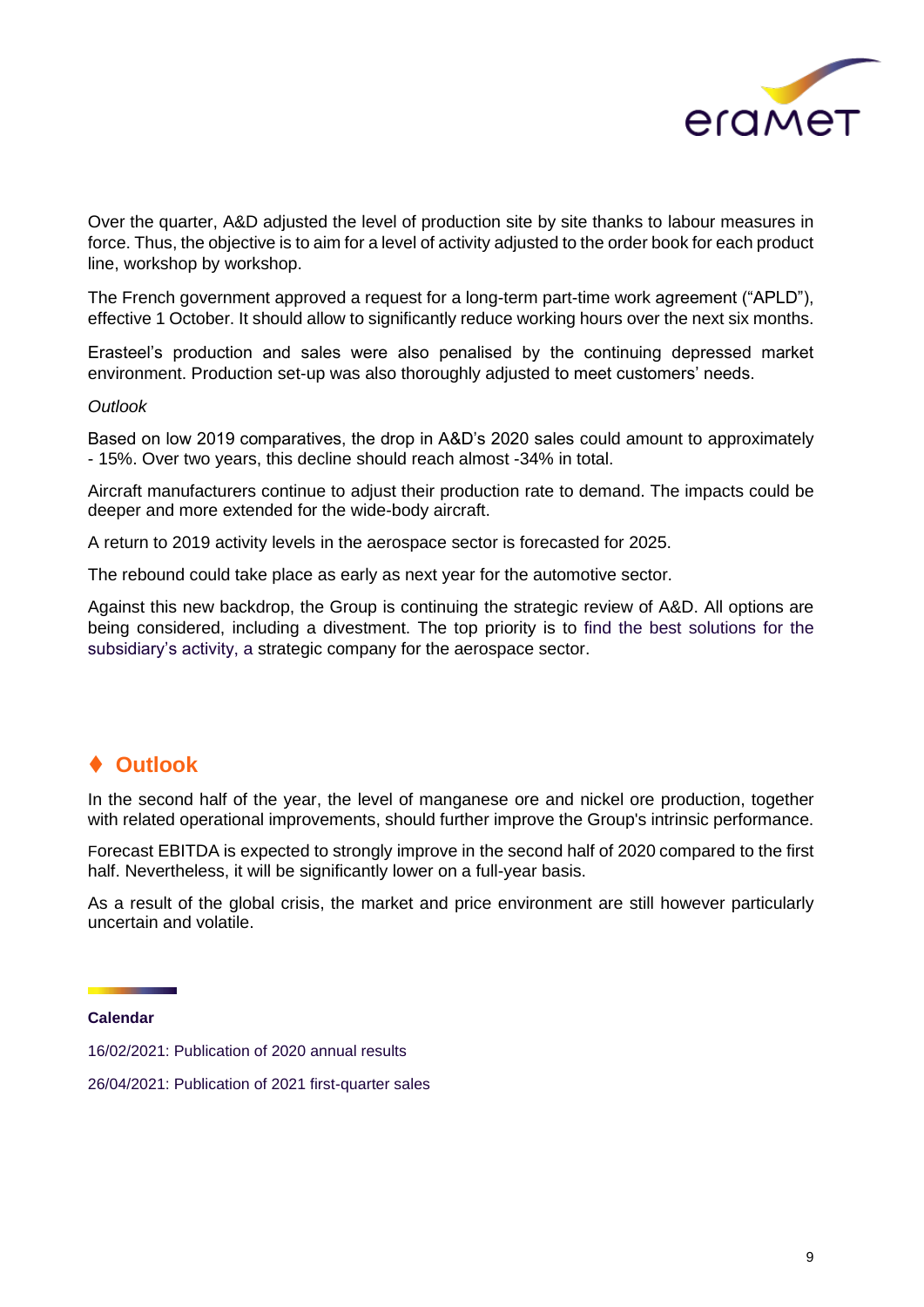

#### **ABOUT ERAMET**

Eramet, a global mining and metallurgical group, is a key player in the extraction and valorisation of metals (manganese, nickel, mineral sands) and the elaboration and transformation of alloys with a high added value (high-speed steels, high-performance steels, superalloys, aluminium and titanium alloys).

The Group supports the energy transition by developing activities with high growth potential. These include lithium extraction and refining, and recycling.

Eramet positions itself as the privileged partner of its customers in sectors that include carbon and stainless steel, aerospace, pigments, energy, and new battery generations.

Building on its operating excellence, the quality of its investments and the expertise of its employees, the Group leverages an industrial, managerial and societal model that is virtuous and value-accretive. As a contributive corporate citizen, Eramet strives for a sustainable and responsible industry.

Eramet employs around 13,000 people in more than 20 countries, with sales of approximately €4 billion in 2019.

For further information, go to [www.eramet.com](http://www.eramet.com/)

#### **INVESTOR CONTACT**

**Executive VP Strategy and Innovation - Investor Relations Philippe Gundermann** T. +33 1 45 38 42 78

#### **PRESS CONTACT**

**Communications Director Pauline Briand** T. +33 1 45 38 31 76 [pauline.briand@eramet.com](mailto:pauline.briand@eramet.com)

**Investor Relations Manager Sandrine Nourry-Dabi**

T. +33 1 45 38 37 02

**Image 7 Marie Artzner** T. +33 1 53 70 74 31 | M. +33 6 75 74 31 73 [martzner@image7.fr](mailto:martzner@image7.fr)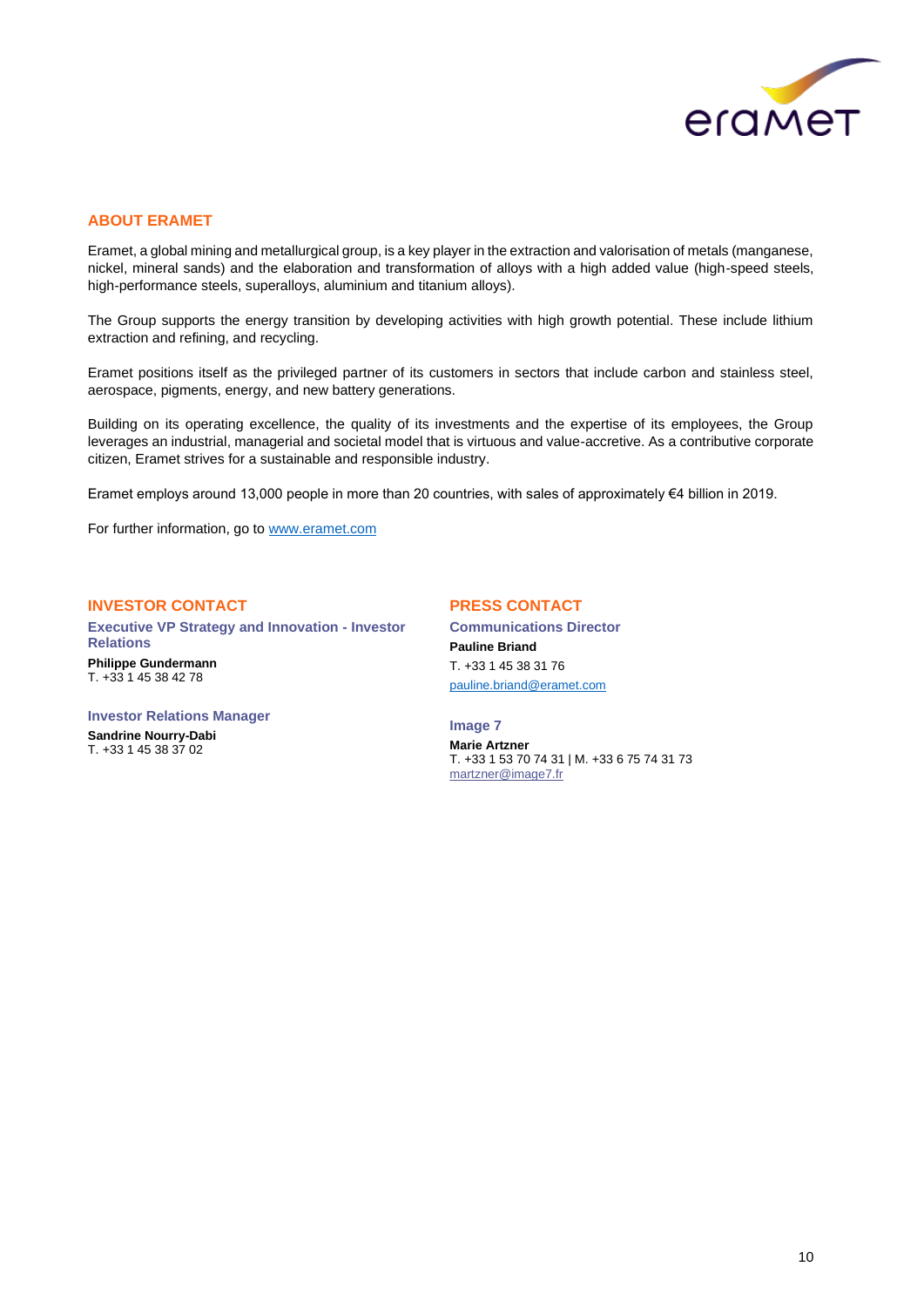

### **APPENDICES**

# ▪ **Appendix 1: Sales**

| In millions of euros ( $\epsilon$ million) <sup>1</sup>                 | Q <sub>3</sub><br>2020 | Q <sub>2</sub><br>2020 | Q <sub>1</sub><br>2020 | Q4<br>2019 | Q <sub>3</sub><br>2019 | Q2<br>2019 | Q1<br>2019 |
|-------------------------------------------------------------------------|------------------------|------------------------|------------------------|------------|------------------------|------------|------------|
| <b>MINING &amp; METALS DIVISION</b>                                     |                        |                        |                        |            |                        |            |            |
| <b>Manganese BU</b>                                                     | 420                    | 480                    | 359                    | 434        | 427                    | 470        | 434        |
| <b>Nickel BU</b>                                                        | 216                    | 215                    | 151                    | 216        | 216                    | 182        | 164        |
| <b>Mineral Sands BU</b>                                                 | 63                     | 69                     | 70                     | 85         | 62                     | 80         | 59         |
| <b>HIGH-PERFORMANCE ALLOYS DIVISION</b>                                 |                        |                        |                        |            |                        |            |            |
| <b>A&amp;D and Erasteel</b>                                             | 154                    | 149                    | 196                    | 232        | 192                    | 206        | 217        |
| <b>GROUP</b>                                                            |                        |                        |                        |            |                        |            |            |
| <b>Holding company &amp; eliminations</b>                               | (3)                    | 0                      | (2)                    | 1          | (2)                    | (3)        | (1)        |
| <b>Eramet group published IFRS financial</b><br>statements <sup>2</sup> | 850                    | 913                    | 774                    | 968        | 895                    | 935        | 873        |

<sup>1</sup> Data rounded up to the nearest million.

2 Application of IFRS standard 11 "Joint Arrangements".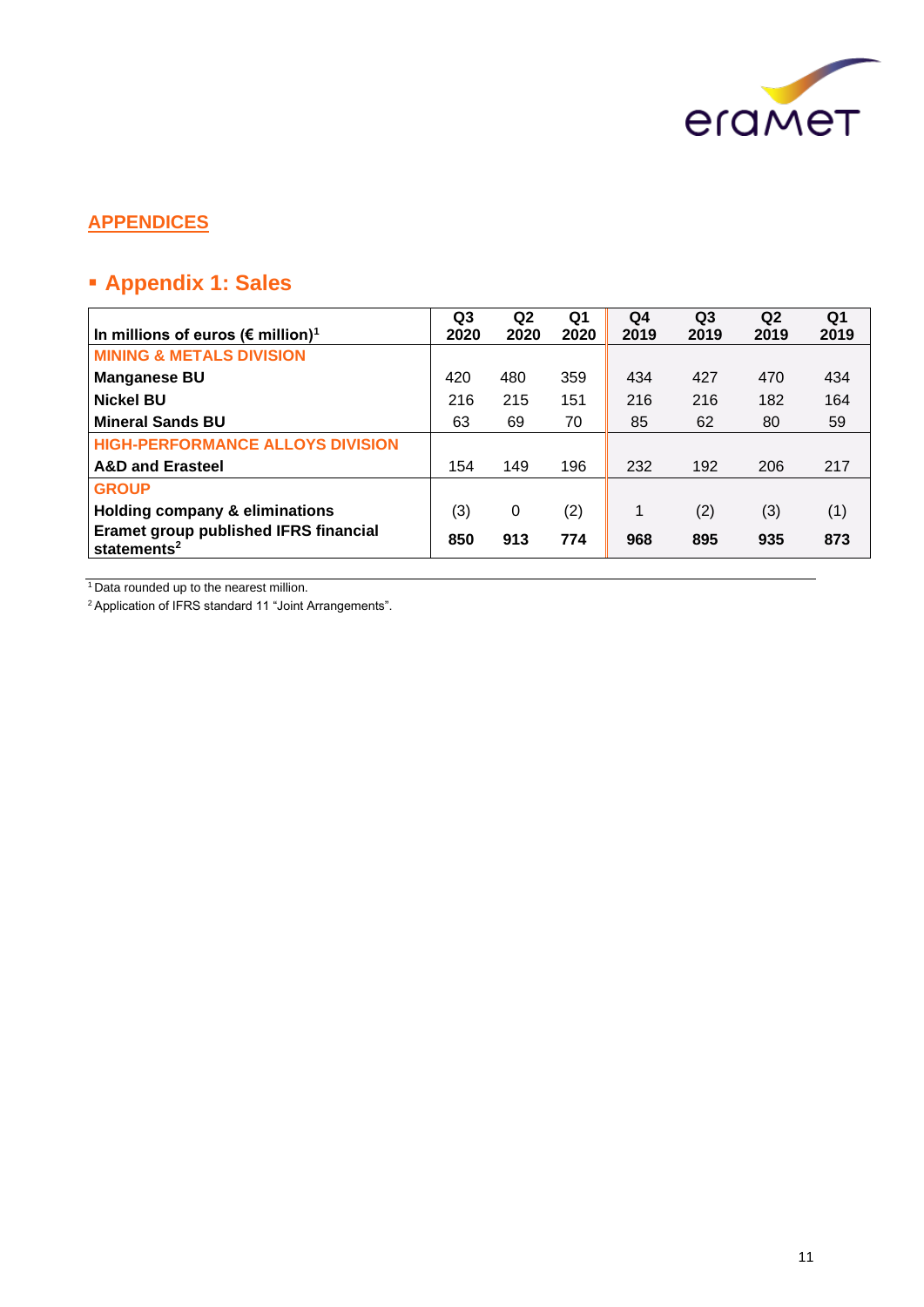

# ▪ **Appendix 2: Productions and shipments**

| In thousands of tonnes                                                                                    | Q <sub>3</sub><br>2020 | Q2<br>2020 | Q <sub>1</sub><br>2020 | Q4<br>2019     | Q <sub>3</sub><br>2019 | Q <sub>2</sub><br>2019 | Q <sub>1</sub><br>2019 | 9m<br>2020 | 9m<br>2019  |
|-----------------------------------------------------------------------------------------------------------|------------------------|------------|------------------------|----------------|------------------------|------------------------|------------------------|------------|-------------|
| <b>MANGANESE BU</b>                                                                                       |                        |            |                        |                |                        |                        |                        |            |             |
| <b>Manganese ore and sinter</b><br>production                                                             | 1,537                  | 1,475      | 1,288                  | 1,309          | 1,340                  | 1,112                  | 1,004                  | 4,300      | 3,456       |
| <b>Manganese ore and sinter</b><br>transportation <sup>1</sup>                                            | 1,615                  | 1,620      | 1,242                  | 1,306          | 1,303                  | 1,022                  | 996                    | 4,478      | 3,321       |
| <b>External manganese ore sales</b>                                                                       | 1,492                  | 1,418      | 1,000                  | 1,322          | 911                    | 861                    | 776                    | 3,910      | 2,548       |
| <b>Manganese alloys production</b>                                                                        | 170                    | 146        | 196                    | 163            | 201                    | 185                    | 191                    | 511        | 577         |
| <b>Manganese alloys sales</b>                                                                             | 162                    | 165        | 181                    | 190            | 175                    | 193                    | 175                    | 508        | 543         |
| <b>NICKEL BU</b>                                                                                          |                        |            |                        |                |                        |                        |                        |            |             |
| Nickel ore production (in thousands<br>of wet metric tonnes)                                              |                        |            |                        |                |                        |                        |                        |            |             |
| <b>SLN</b>                                                                                                | 1,603                  | 1,286      | 918                    | 1,356          | 1,331                  | 1,096                  | 872                    | 3,806      | 3,299       |
| Weda Bay Nickel (100%)                                                                                    | 579                    | 827        | 397                    | 470            | $\mathbf 0$            | $\mathbf 0$            | $\overline{0}$         | 1,803      | $\mathbf 0$ |
| Ferronickel production - SLN                                                                              | 12.8                   | 11.7       | 12.1                   | 12.5           | 11.1                   | 11.6                   | 12.2                   | 36.6       | 34.9        |
| Low grade nickel ferroalloys<br>production - Weda Bay Nickel (kt of Ni<br>content $-100%$                 | 8.4                    | 4.5        | 0                      | $\overline{0}$ | $\mathbf 0$            | $\mathbf 0$            | $\mathbf 0$            | 12.9       | $\mathbf 0$ |
| Nickel ore sales (in thousands of wet<br>metric tonnes)                                                   |                        |            |                        |                |                        |                        |                        |            |             |
| <b>SLN</b>                                                                                                | 589                    | 760        | 331                    | 578            | 556                    | 254                    | 235                    | 1,680      | 1,045       |
| Weda Bay Nickel (100%)                                                                                    | 182                    | 0          | 0                      | $\mathbf 0$    | $\mathbf 0$            | $\mathbf 0$            | $\Omega$               | 182        | $\mathbf 0$ |
| Ferronickel sales - SLN                                                                                   | 12.8                   | 14.3       | 11.6                   | 11.4           | 11.6                   | 12.0                   | 12.0                   | 38.7       | 35.6        |
| Low grade nickel ferroalloys<br>production - Weda Bay Nickel/Off-take<br>Eramet (kt of Ni content – 100%) | 0.8                    | 0          | 0                      | $\mathbf 0$    | $\boldsymbol{0}$       | $\boldsymbol{0}$       | $\mathbf 0$            | 0.8        | $\mathbf 0$ |
| Nickel salts and high purity nickel<br>production                                                         | 1.6                    | 2.2        | 1.5                    | 0.8            | $\overline{2}$         | 2.3                    | 1.8                    | 5.2        | 6.1         |
| Nickel salts and high purity nickel<br>sales                                                              | 1.3                    | 2.1        | 1.6                    | 1.1            | 1.6                    | 2.4                    | 1.6                    | 5.0        | 5.6         |
| <b>MINERAL SANDS BU</b>                                                                                   |                        |            |                        |                |                        |                        |                        |            |             |
| <b>Mineral Sands production</b>                                                                           | 183                    | 183        | 188                    | 195            | 162                    | 207                    | 171                    | 554        | 540         |
| <b>Zircon production</b>                                                                                  | 14                     | 15         | 14                     | 15             | 12                     | 16                     | 15                     | 43         | 43          |
| <b>Titanium dioxide slag production</b>                                                                   | 52                     | 50         | 48                     | 51             | 37                     | 48                     | 53                     | 150        | 138         |
| <b>Zircon sales</b>                                                                                       | 13                     | 16         | 17                     | 15             | 14                     | 16                     | 13                     | 46         | 43          |
| <b>Titanium dioxide slag sales</b>                                                                        | 51                     | 48         | 52                     | 49             | 34                     | 58                     | 39                     | 150        | 131         |

<sup>1</sup> Produced and transported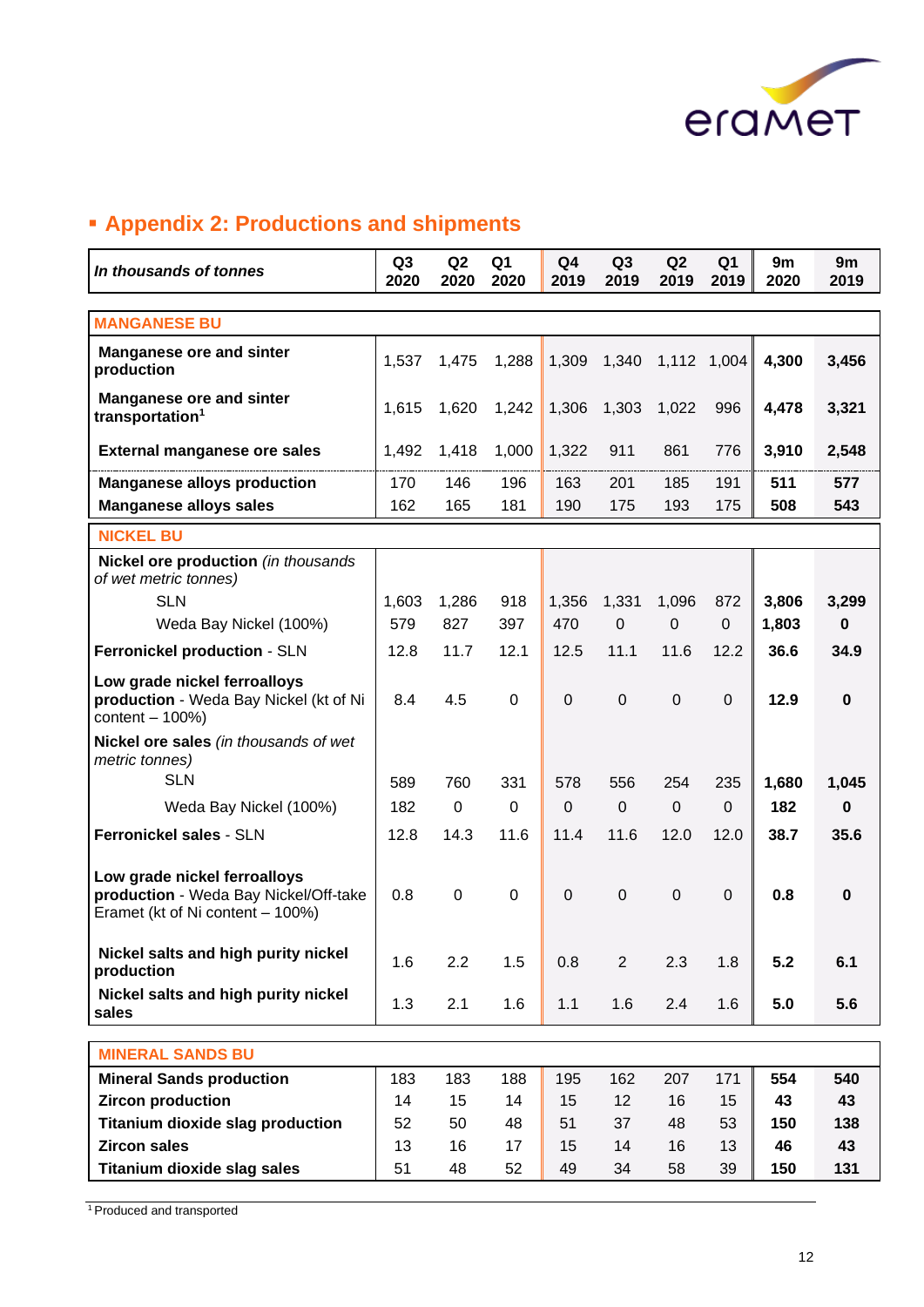

# ▪ **Appendix 3: Price and index**

| Q <sub>3</sub><br>2020  | H1<br>2020 | H <sub>2</sub><br>2019 | Q <sub>3</sub><br>2019 | H1<br>2019 | Chg. Q3<br>2020/Q3<br>20196 | Chg.Q3<br>2020/H1<br>20206 |  |
|-------------------------|------------|------------------------|------------------------|------------|-----------------------------|----------------------------|--|
|                         |            |                        |                        |            |                             |                            |  |
|                         |            |                        |                        |            |                             |                            |  |
| 4.21                    | 4.98       | 4.85                   | 5.66                   | 6.42       | $-25.7%$                    | $-15.5%$                   |  |
| 1,306                   | 1,422      | 1,417                  | 1,479                  | 1,551      | $-11.7%$                    | $-8.1%$                    |  |
| 863                     | 949        | 921                    | 955                    | 976        | -9.6%                       | $-9.1%$                    |  |
|                         |            |                        |                        |            |                             |                            |  |
|                         |            |                        |                        |            |                             |                            |  |
| 6.45                    | 5.65       | 7.03                   | 7.08                   | 5.59       | $-8.9%$                     | 14.1%                      |  |
| 14,213                  | 12,455     | 15,489                 | 15,606                 | 12,315     | $-8.9\%$                    | 14.1%                      |  |
| 81.1                    | 68.5       | 66.3                   | 60.2                   | 50.7       | 34.7%                       | 18.4%                      |  |
|                         |            |                        |                        |            |                             |                            |  |
| <b>MINERAL SANDS BU</b> |            |                        |                        |            |                             |                            |  |
| 1,320                   | 1,355      | 1,565                  | 1,585                  | 1,585      | $-16.7%$                    | $-2.6%$                    |  |
| 770                     | 798        | 758                    | 761                    | 746        | $1.2\%$                     | $-3.4%$                    |  |
|                         |            |                        |                        |            |                             |                            |  |

<sup>1</sup>Quarterly average for market prices, Eramet calculations and analysis

<sup>2</sup>LME (London Metal Exchange) prices

<sup>3</sup>CNFEOL (China FerroAlloy Online), "Other mining countries" in Q3 2020 and SMM (Shanghai Metals Market) "Philippines" in 2019 and H1 2020

<sup>4</sup>TZMI, Eramet analysis (premium zircon)

<sup>5</sup> Market analysis, Eramet analysis

<sup>6</sup> Eramet calculation (based on CRU monthly price index for manganese ore and alloys only), rounded to the nearest decimal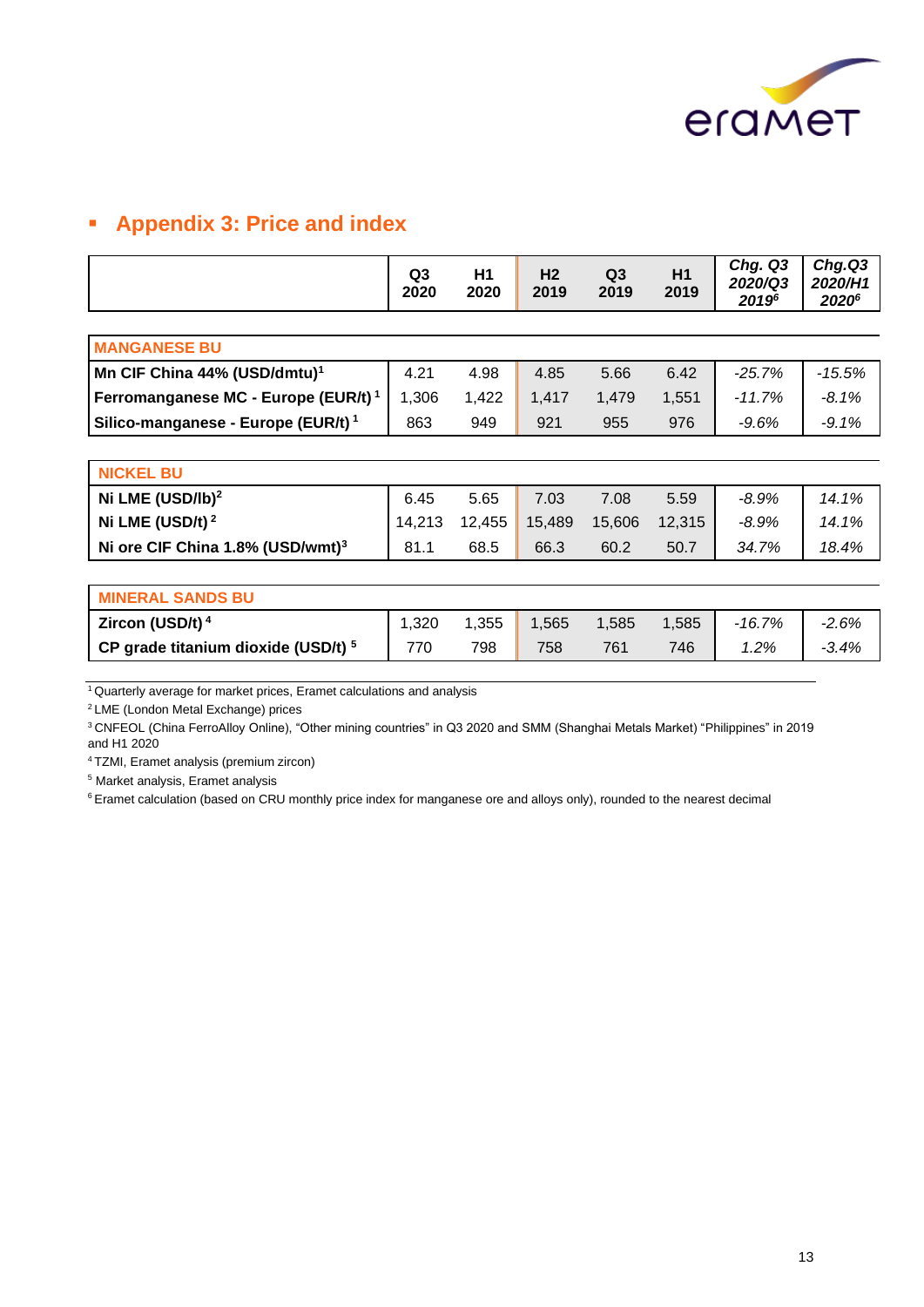

# **Appendix 4: Financial glossary**

#### **Consolidated performance indicators**

The consolidated performance indicators used for the financial reporting of the Group's results and economic performance and presented in this document are restated data from the Group's reporting and are monitored by the Executive Committee.

#### **Sales at constant scope and exchange rates**

Sales at constant scope and exchange rates corresponds to sales adjusted for the impact of the changes in scope and the fluctuations in the exchange rate from one year to the next.

The scope effect is calculated as follows: for the companies acquired during the financial year, by eliminating the sales for the current period and for the companies acquired during the previous period by integrating, in the previous period, the full-year sales; for the companies sold, by eliminating the sales during the period considered and during the previous comparable period.

The exchange rate effect is calculated by applying the exchange rates of the previous year to the sales for the year under review.

#### **EBITDA ("Earnings before interest, taxes, depreciation and amortisation")**

Earnings before financial revenue and other operating expenses and income, income tax, contingencies and loss provision, and amortisation and impairment of property, plant and equipment and tangible and intangible assets.

#### **SLN's cash-cost**

SLN's cash-cost is defined as all production and fixed costs (R&D including exploration geology, administrative expenses, logistical and commercial expenses), net of by-products credits and local services, which cover all the stages of industrial development of the finished product until delivery to the end customer and which impact the EBITDA in the company's financial statements, over tonnage sold.

#### **SLN break-even cost**

The break-even cost of SLN is defined as SLN's cash-cost as defined above, plus capex (projected capex for the current year versus the projected tonnage for the current year) non-recurring income and charges and financial expenses (recognised in SLN's corporate financial statements).